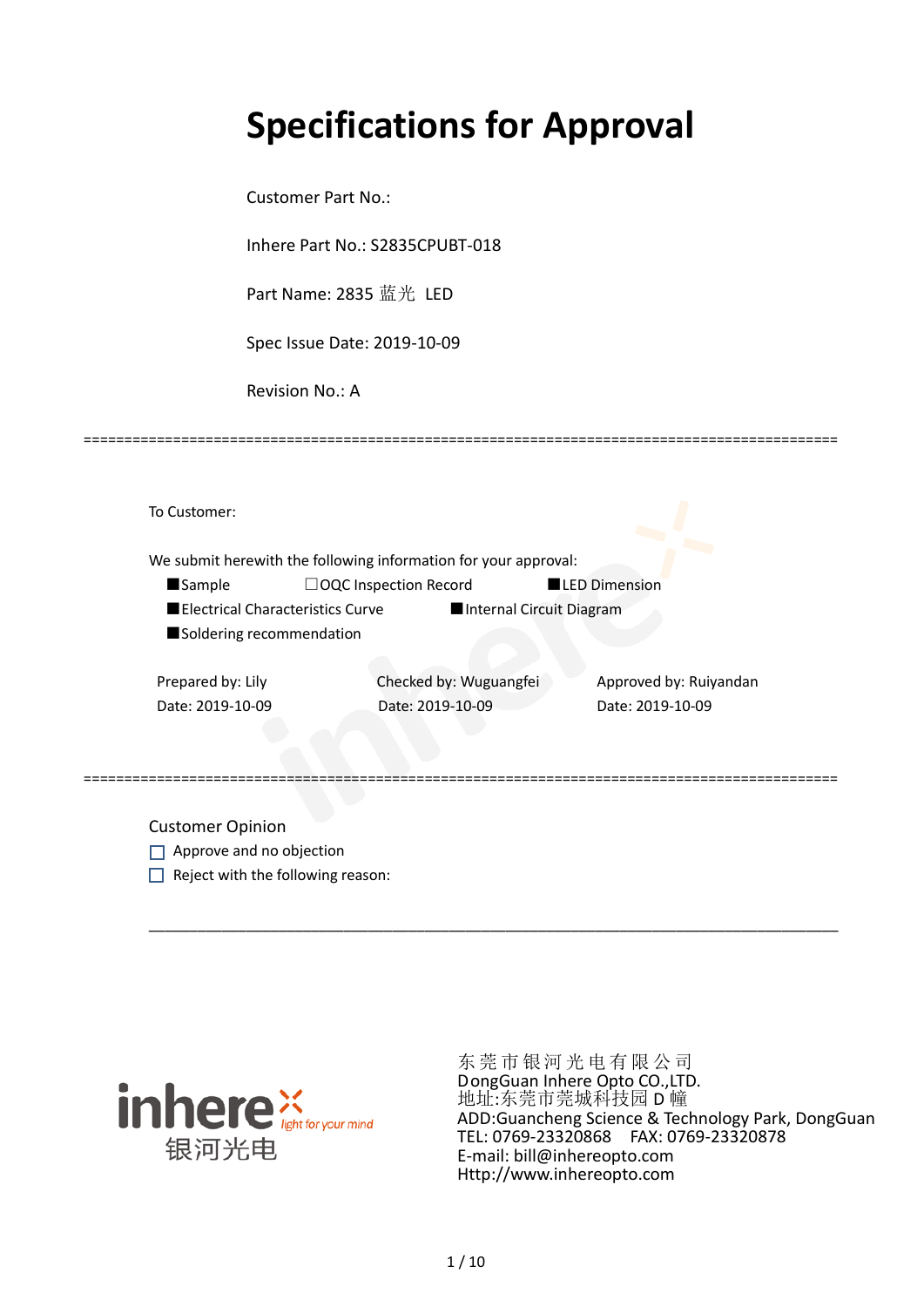#### **Features**

2.8mm x 3.5mm LED, 0.75mm thickness

Low power consumption

Wide view angle

Package: 4000pcs/reel

RoHS Compliant

#### **Applications**

Ideal for back light and indicator

Various colors and lens types available

## **Package outlines Recommend Pad Layout**



| Part No.       | <b>Emitted color</b> | <b>Dice</b> | Lens color        |  |
|----------------|----------------------|-------------|-------------------|--|
| S2835CPUBT-018 | Blue                 | InGaN/GaN   | Water transparent |  |

Notes:

All dimensions are in millimeters (inches);

Tolerances are ±0.1mm (0.004inch) unless otherwise noted.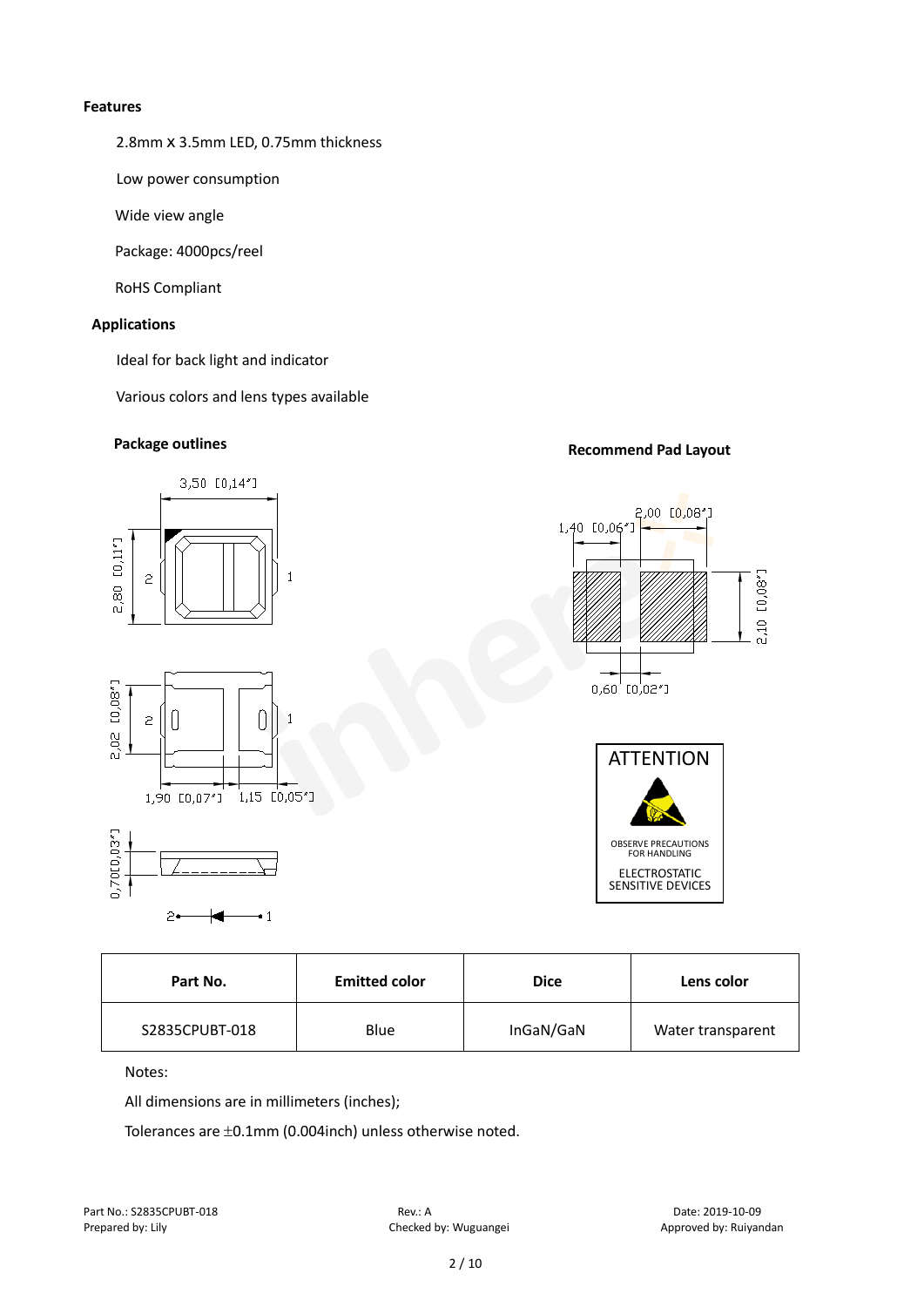### **Absolute Maximum Ratings (Ta=25**℃**)**

| Parameter                               | Symbol      | Value         | Unit         |
|-----------------------------------------|-------------|---------------|--------------|
| Forward current                         | lf          | 30            | mA           |
| Reverse voltage                         | Vr          | 5             | $\vee$       |
| Power dissipation                       | Pd          | 72            | mW           |
| Operating temperature                   | Top         | $-40$ ~+85    | $^{\circ}C$  |
| Storage temperature                     | <b>Tstg</b> | $-45$ ~ $+85$ | $^{\circ}$ C |
| Peak pulsing current (1/10 duty f=1kHz) | Ifp         | 125           | mA           |

#### **Electro-Optical Characteristics (Ta=25**℃)

|                             | <b>Test</b><br><b>Condition</b> | Symbol                  | Value                    |                          |                          |        |
|-----------------------------|---------------------------------|-------------------------|--------------------------|--------------------------|--------------------------|--------|
| Parameter                   |                                 |                         | Min                      | <b>Typ</b>               | <b>Max</b>               | Unit   |
| Wavelength at peak emission | $If=20mA$                       | $\lambda p$             | $\overline{\phantom{a}}$ | 465                      | --                       | nm     |
| Spectral half bandwidth     | e a<br>$If=20mA$                | Δλ                      | $\overline{\phantom{a}}$ | 35                       | --                       | nm     |
| Dominant wavelength         | $If=20mA$                       | λd                      | 465                      | $\overline{\phantom{a}}$ | 475                      | nm     |
| Forward voltage             | $If=20mA$                       | Vf                      | 2.8                      | $- -$                    | 3.6                      | $\vee$ |
| Luminous intensity          | $If=20mA$                       | Iv                      | 200                      | 400                      | --                       | mcd    |
| Viewing angle at 50% lv     | $If=20mA$                       | $2\theta$ 1/2           | $-$                      | 120                      | $\overline{\phantom{a}}$ | Deg    |
| Reverse current             | $Vr = 5V$                       | $\mathsf{I} \mathsf{r}$ | --                       | --                       | 10                       | μA     |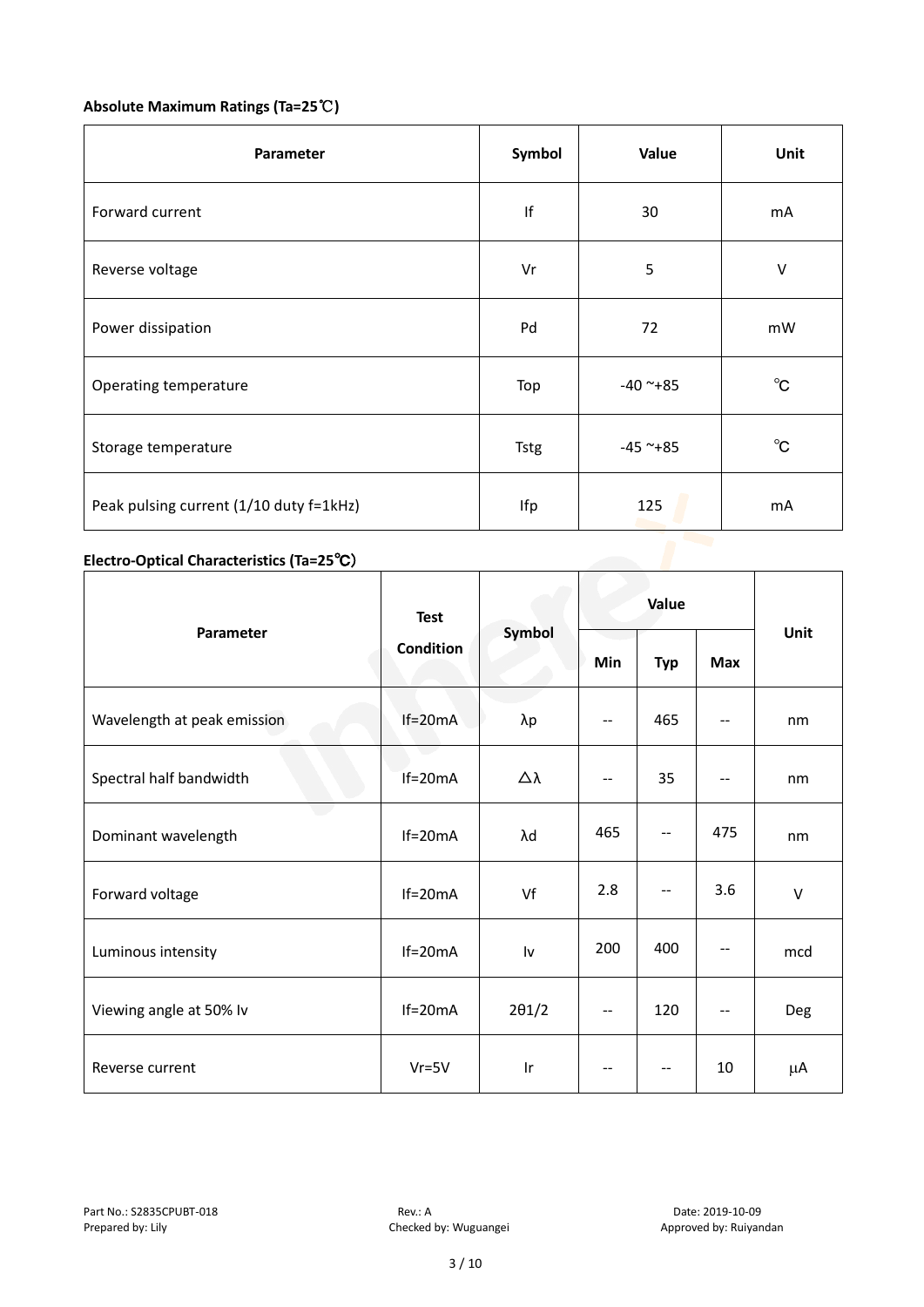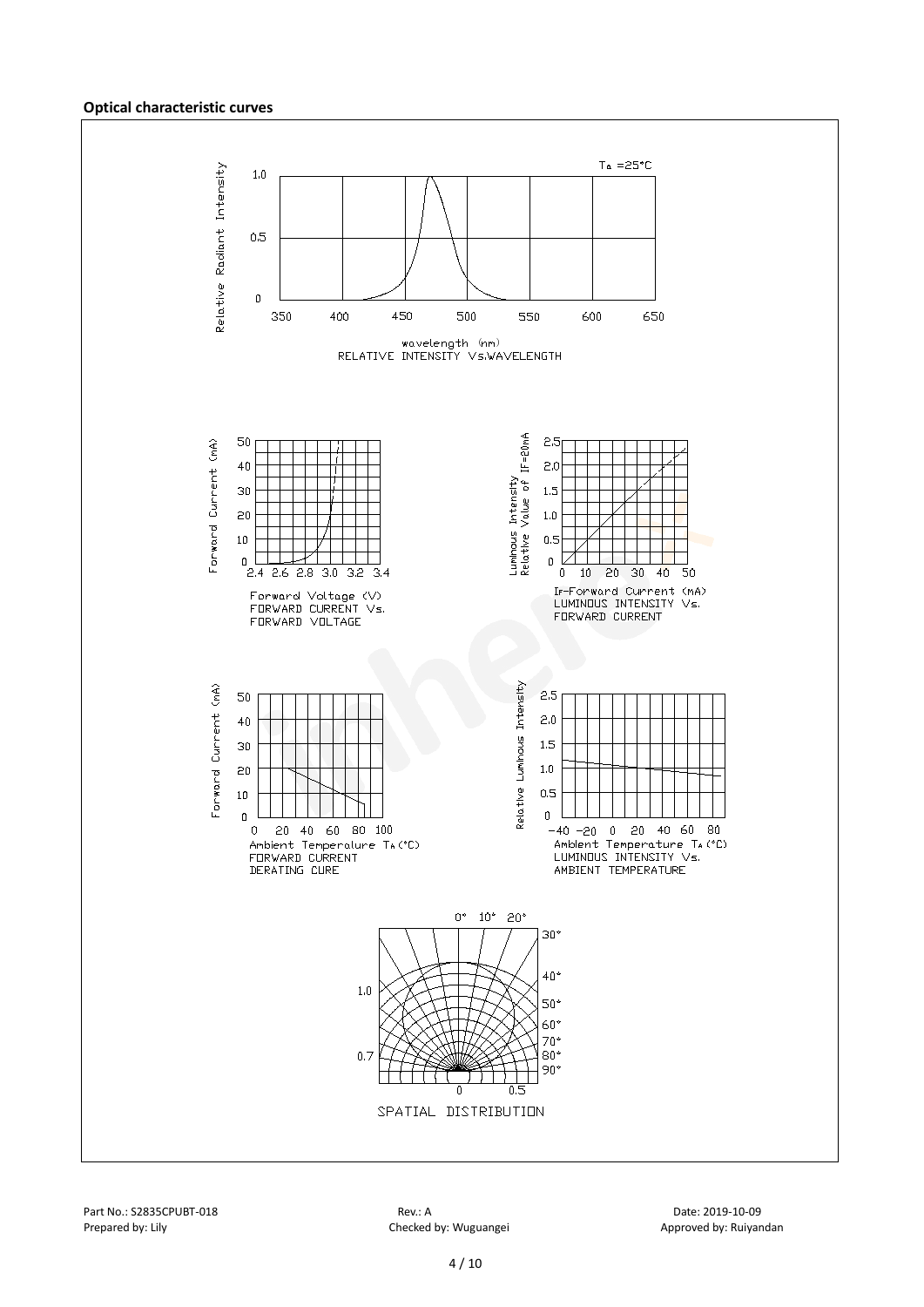#### **Reflow Profile**

Reflow Temp/Time



#### Notes:

- 1. We recommend the reflow temperature 245℃ (±5℃). The maximum soldering temperature should be limited to 260℃.
- 2. Don't cause stress to the epoxy resin while it is exposed to high temperature.
- 3. Number of reflow process shall be 2 times or less.

#### ■Soldering iron

Basic spec is  $\leq$  5sec when 320°C (±20°C). If temperature is higher, time should be shorter (+10°C $\rightarrow$ -1sec). Power dissipation of iron should be smaller than 20W, and temperatures should be controllable .Surface temperature of the device should be under 350℃.

#### **Rework**

- 1. Customer must finish rework within 5 sec under 340℃.
- 2. The head of iron cannot touch copper foil
- 3. Twin-head type is preferred.



Avoid rubbing or scraping the resin by any object, during high temperature, for example reflow solder etc.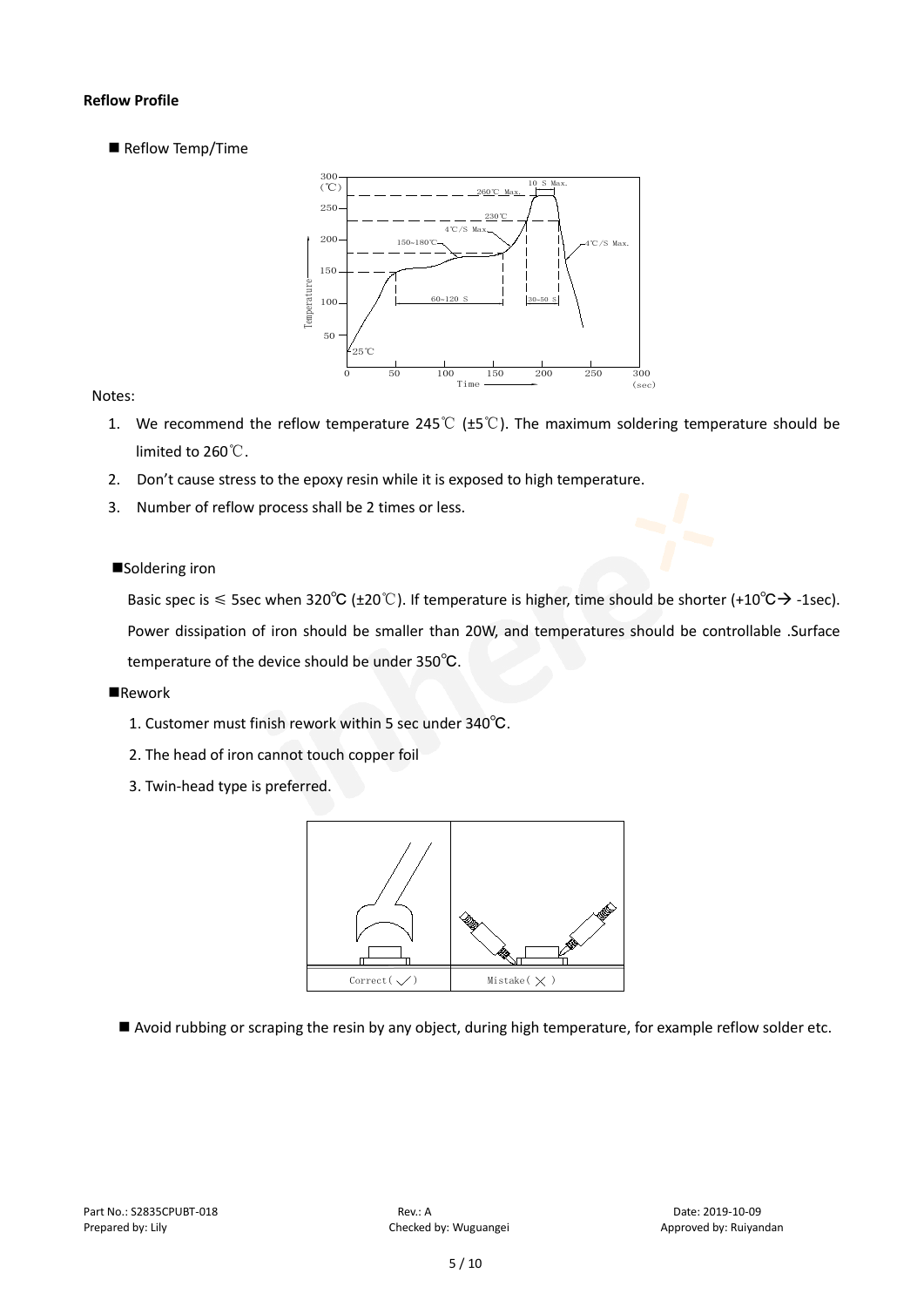#### T**est circuit and handling precautions**

Test circuit



■ Handling precautions

#### 1. Over-current-proof

Customer must apply resistors for protection; otherwise slight voltage shift will cause big current change

(Burn out will happen).

#### 2. Storage

2.1 It is recommended to store the products in the following conditions:

Humidity: 60% R.H. Max.

Temperature: 5℃~30℃

- 2.2 Shelf life in sealed bag: 12 month at <5℃~30°C and <30% R.H. after the package is opened, the products should be used within 72hrs or they should be keeping to stored at≦20 R.H. with zip-lock sealed.
	- 3. Baking

It is recommended to baking before soldering. The Conditions is:  $60±5°C/24$ hrs.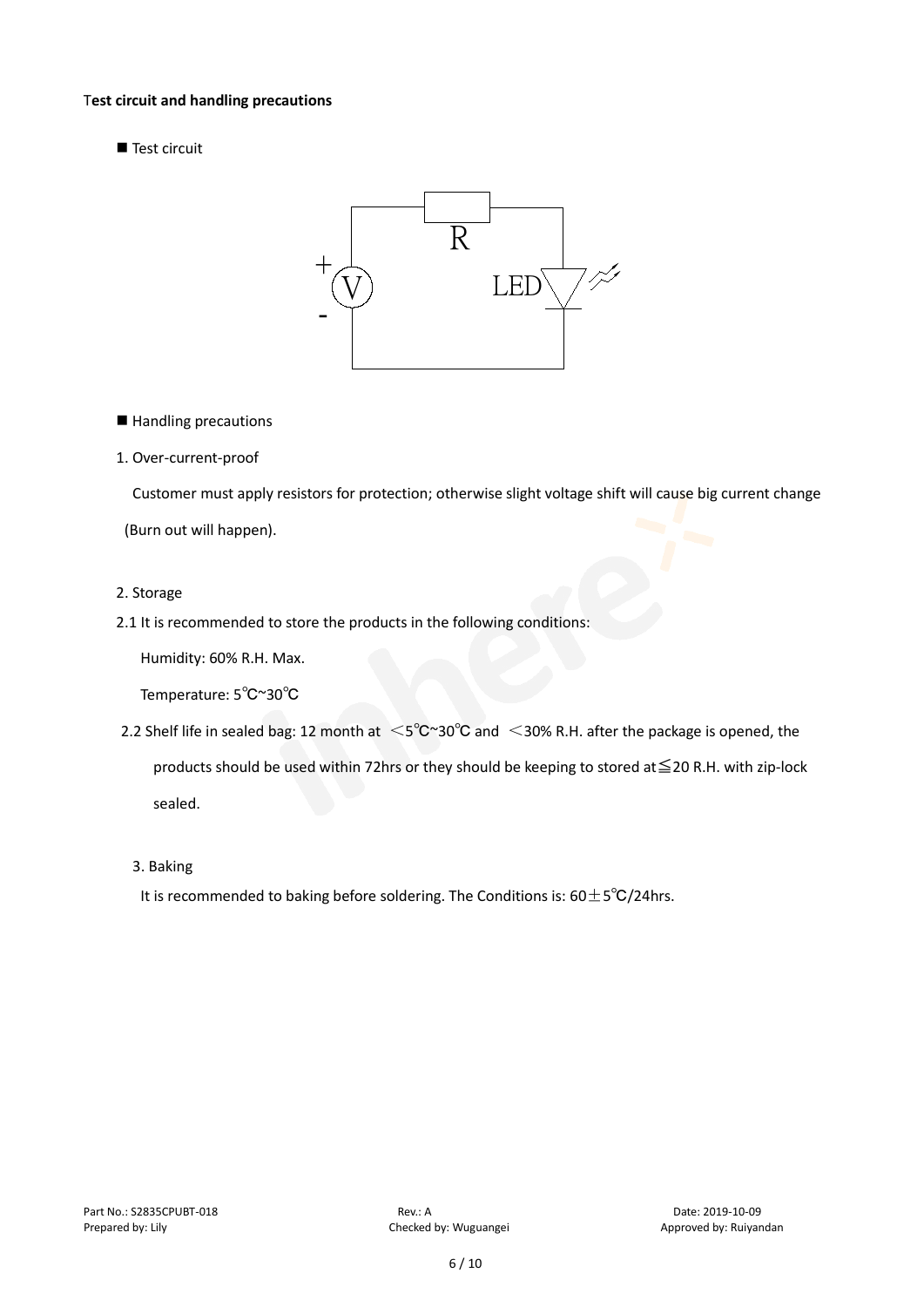#### **Test Items and Results of Reliability**

| <b>Test Item</b>                                  | <b>Standard</b><br><b>Test Conditions</b><br><b>Test Method</b>                                     |                                | <b>Note</b> | <b>Number of</b><br><b>Test</b> |
|---------------------------------------------------|-----------------------------------------------------------------------------------------------------|--------------------------------|-------------|---------------------------------|
| <b>Reflow Soldering</b>                           | Ta=260 $\pm$ 5 °C, Time=10 $\pm$ 2S                                                                 | JB/T 10845-2008                | 3times      | 0/22                            |
| Salt Atmosphere                                   | Ta=35±3°C, PH=6.5 $\sim$ 7.2<br>GB/T 2423.17-2008                                                   |                                | 24hrs       | 0/22                            |
| Temperature Cycling                               | -40 $±5^{\circ}$ C<br>$30±1$ min<br>个→(25℃/5±1min)↓<br>100±5°C<br>$30±1$ min                        | 100cycles<br>GB/T 2423.22-2012 |             | 0/22                            |
| <b>Thermal Shock</b>                              | Ta=-40±5 $\degree \text{C}$ $\sim$ 100±5 $\degree \text{C}$ ,<br>GB/T 2423.22-2012<br>15±1min dwell |                                | 100cycles   | 0/22                            |
| High Humidity High Temp.<br>Cycling               | Ta=30±5 °C $\sim$ 65±5 °C,<br>GB/T 2423.4-2008<br>90±5%RH,24hrs/1cycle                              |                                | 10cycles    | 0/22                            |
| High Humidity High Temp.<br>Storage Life          | Ta=85±5 °C, $\psi$ (%)=85±5%RH                                                                      | GB/T 2423.3-2006               | 1000hrs     | 0/22                            |
| High Temperature<br><b>Storage Life</b>           | Ta=100±5°C, non-operating                                                                           | GB/T 2423.2-2008               | 1000hrs     | 0/22                            |
| Low Temperature<br>Storage Life                   | Ta=-40±5℃, non-operating                                                                            | GB/T 2423.1-2008               | 1000hrs     | 0/22                            |
| Life Test                                         | Ta=26±5°C,@20mA,<br>$\psi$ (%)=25%RH~55%RH                                                          |                                | 1000hrs     | 0/22                            |
| High Humidity High Temp.<br><b>Operating Life</b> | Ta=85±5 $\degree$ C, @20mA,<br>$\psi$ (%)=85%RH                                                     | GB/T 2423.3-2006               | 500hrs      | 0/22                            |
| Low Temperature<br><b>Operating Life</b>          | Ta=-20±5℃,@20mA                                                                                     | GB/T 2423.1-2008               | 1000hrs     | 0/22                            |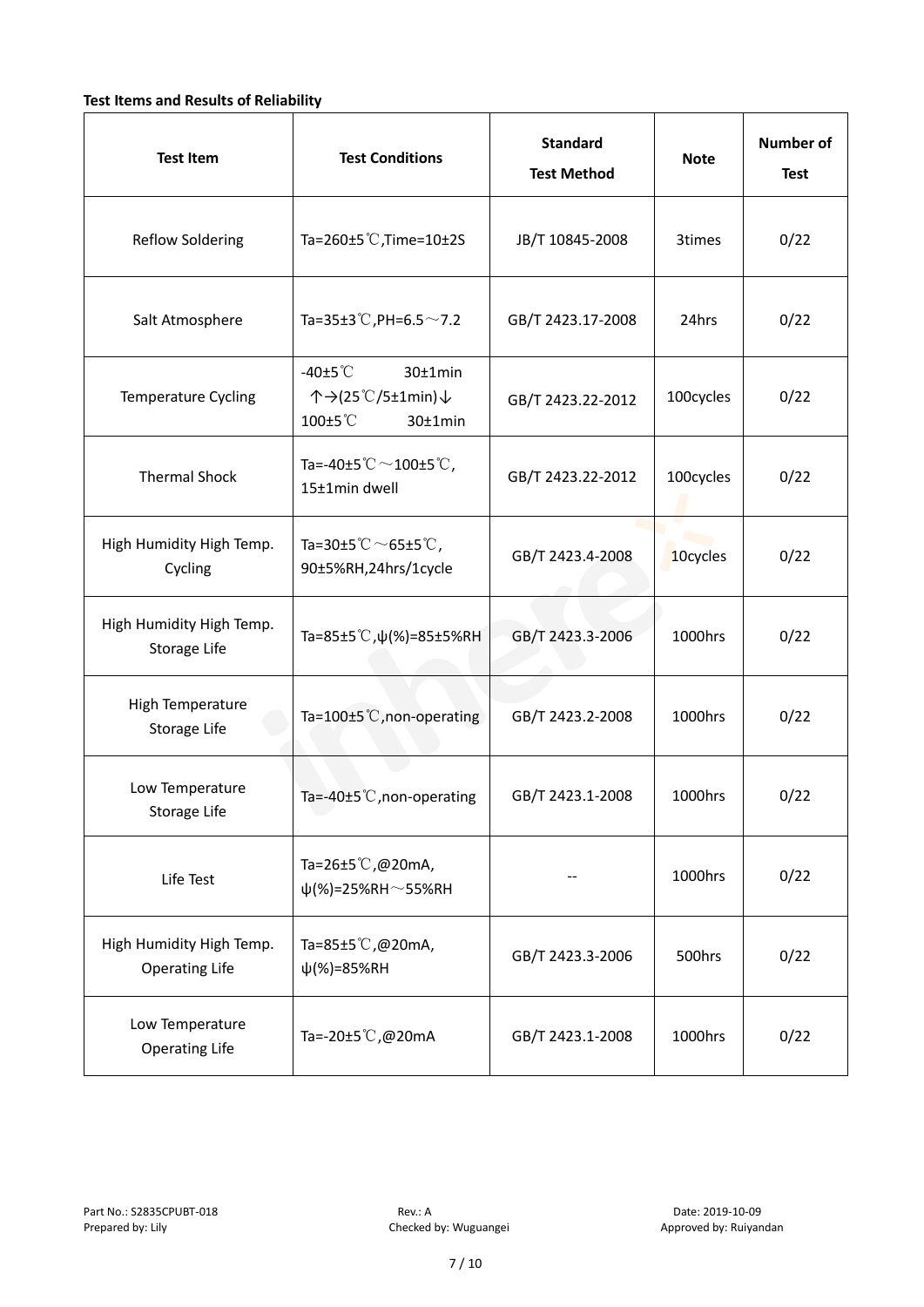#### **Forward Voltage Rank Combination (IF=20mA)**

| Rank | Min. | Max. | Unit |
|------|------|------|------|
| 22   | 2.8  | 3.0  |      |
| 24   | 3.0  | 3.2  |      |
| 26   | 3.2  | 3.4  | v    |
| 28   | 3.4  | 3.6  |      |

#### **Luminous Intensity Rank Combination (IF=20mA)**

| Rank         | Min. | Max. | Unit |
|--------------|------|------|------|
| M            | 200  | 250  |      |
| $\mathsf{N}$ | 250  | 320  |      |
| O            | 320  | 400  | mcd  |
| P            | 400  | 500  |      |
| Q            | 500  | --   |      |

#### **Dominant wavelength Rank Combination (IF=20mA)**

| Rank | Min.  | Max.  | Unit |
|------|-------|-------|------|
| G    | 465   | 467.5 |      |
| н    | 467.5 | 470   |      |
|      | 470   | 472.5 | nm   |
|      | 472.5 | 475   |      |

#### **Group Name on Label (Example DATA: 24 O H 20)**

| DATA: 24 O H 20 | Vf(V)            | Iv (mcd) | λd (nm)   | <b>Test Condition</b> |
|-----------------|------------------|----------|-----------|-----------------------|
| 24→0→H→20       | $3.0^{\circ}3.2$ | 320~400  | 467.5~470 | $IF=20mA$             |

Notes:

1. The tolerance of luminous intensity (Iv ) is  $\pm 15\%$ .

2. The tolerance of dominant wavelength is ±1nm.

- 3. This specification is preliminary.
- 4. This specification is a standard specification of our factory, can make in accordance with customer's special requirement.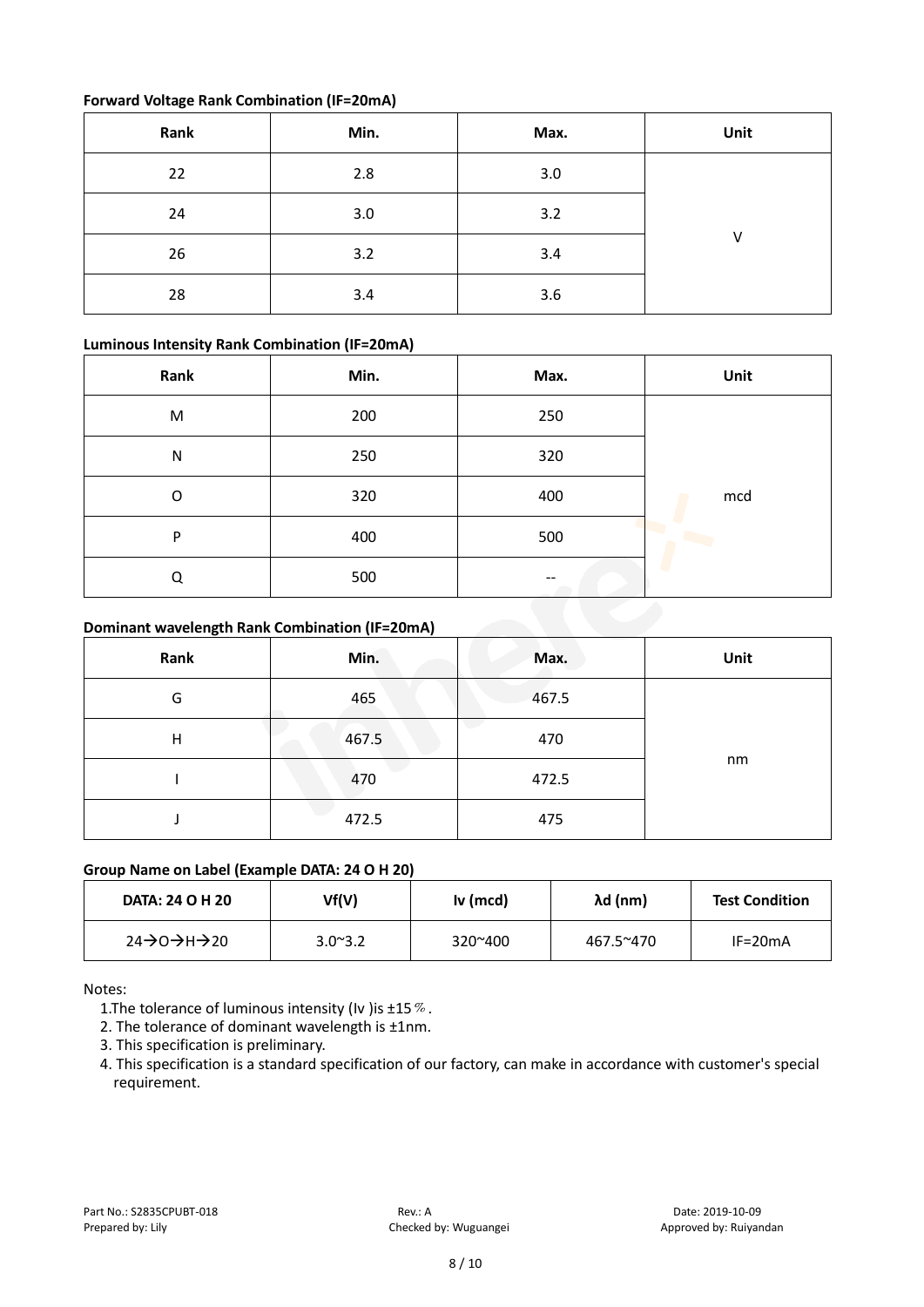#### **2835 Series SMD Top LED Lamps Packaging Specifications**

- 
- Feeding Direction **Constanting Construction Constanting Operations Construction Constanting Construction Constanting Construction**







**Dimensions of Tape (Unit: mm)**



Notes:

- 1. Empty component pockets are sealed with top cover tape;
- 2. The maximum number of missing lamps is two;
- 3. The cathode is oriented towards the tape sprocket hole in accordance with ANSI/EIA RS-481 specifications.
- 4. 4,000pcs/Reel.